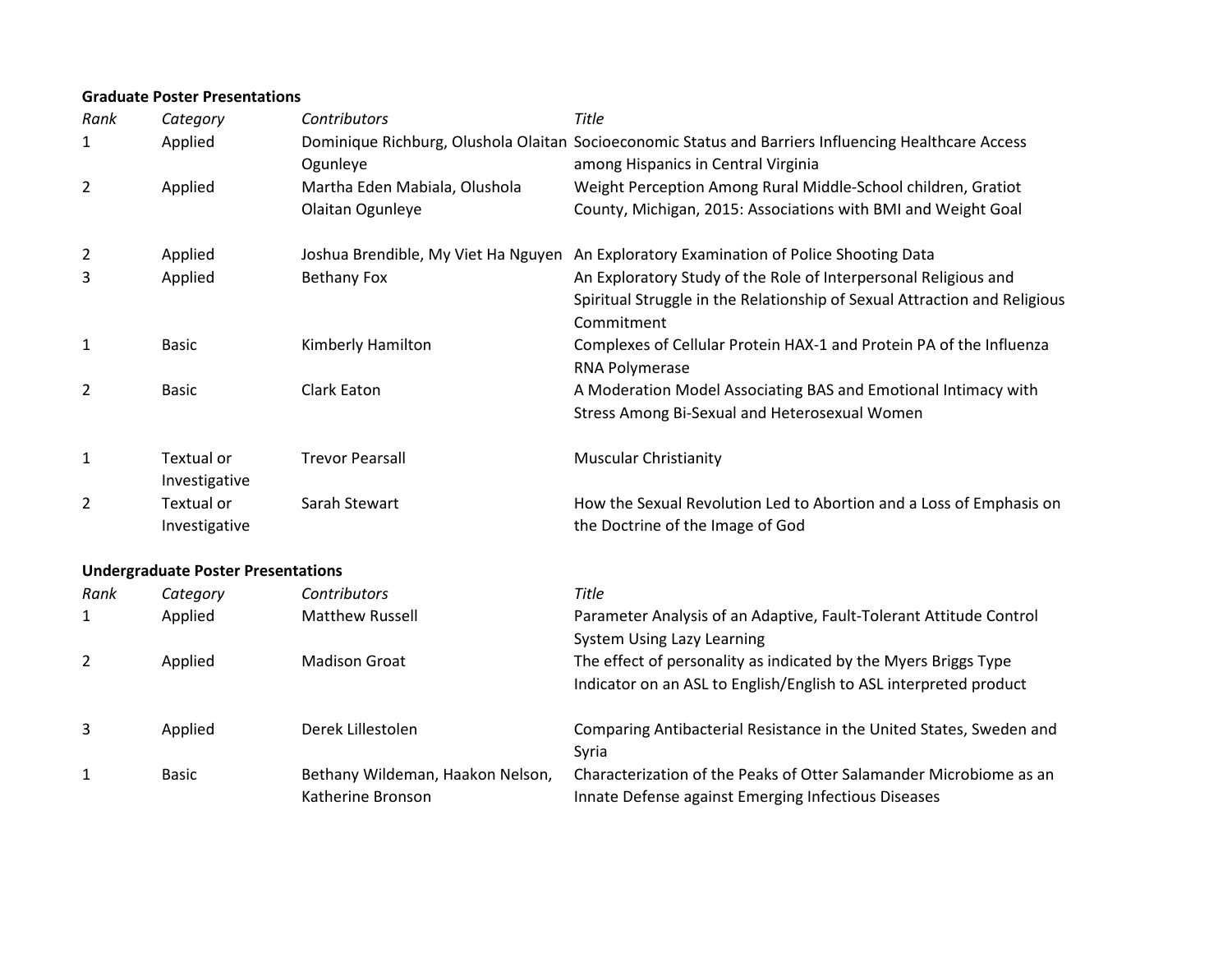| $\overline{2}$ | <b>Basic</b>                       | Caleb Kellam, Megan Duggins,<br>Nicholas Eisele                                                                                                        | Prevalence and infection intensity of fungal pathogen<br>Batrachochytrium dendrobatidis in the eastern newt (Notophthalmus<br>viridescens) in relation to seasonal change |
|----------------|------------------------------------|--------------------------------------------------------------------------------------------------------------------------------------------------------|---------------------------------------------------------------------------------------------------------------------------------------------------------------------------|
| 3              | <b>Basic</b>                       | Jesse Hughes, Joshua Twiddy, Liam<br>Cusack, Olivia de Araujo                                                                                          | Peaks of Otter Salamander (Plethodon hubrichti) Condition Declines<br>along an Elevational Gradient                                                                       |
| 1              | Textual or<br>Investigative        | Leon Edwards                                                                                                                                           | Implementation of UAVs in Wilderness Search and Rescue                                                                                                                    |
| 2              | Textual or<br>Investigative        | Savannah Nalls                                                                                                                                         | Examining the Negative Impacts of Political Polarization: A Theoretical<br>Approach to Elitism and Preemption                                                             |
| 3              | Textual or<br>Investigative        | <b>Tom Roberts</b>                                                                                                                                     | Why the M1911 is the most dominant pistol of the 20th century                                                                                                             |
| 1              | Theoretical<br>Proposal            | Dayna Johnson, Lauren Kenley,<br>Michaela Frantz                                                                                                       | <b>Tolerating Ethical Ambiguity and Social Work Education</b>                                                                                                             |
| 2              | Theoretical<br>Proposal            | Albert Mutesa, Lauren Clines, Levi<br>Schiefer                                                                                                         | Investigation of Estrogenic Nature of BPA Derivatives by a Yeast Assay<br>and Structure-property Relationship Development of the Resultant<br>Epoxy-resins                |
| 3              | Theoretical<br>Proposal            | Zoe Sargent                                                                                                                                            | Autism Researched and Autism Lived: A Shifting Paradigm                                                                                                                   |
|                | <b>Graduate Oral Presentations</b> |                                                                                                                                                        |                                                                                                                                                                           |
| Rank           | Category                           | Contributors                                                                                                                                           | Title                                                                                                                                                                     |
| 1              | Applied                            | <b>Vhuthuhawe Madzinge</b>                                                                                                                             | Effects of Caffeine on Heart Rate Variability (HRV) at High Altitude.                                                                                                     |
| 2              | Applied                            | Daniel Ekoh, Ehizogie Adeghe, Esse<br>Noudegbessi, Martha Eden Mabiala,<br>Olushola Olaitan Ogunleye, Roshan<br>Purohit, Sonia Gwaneza, Wiley Phillips | Patterns of influenza-like illness and vaccination coverage on Liberty<br>University's campus                                                                             |
| 3              | Applied                            | Ogunleye                                                                                                                                               | Dominique Richburg, Olushola Olaitan Socioeconomic Status and Barriers Influencing Healthcare Access<br>among Hispanics in Central Virginia                               |
| 1              | Creative and<br>Artistic           | Hannah Lynch                                                                                                                                           | How to Make it as a Maker: Maximizing Customer Experience to<br>Increase Brand Value in the Saturated Marketplace of Paper Goods<br>and Gifts                             |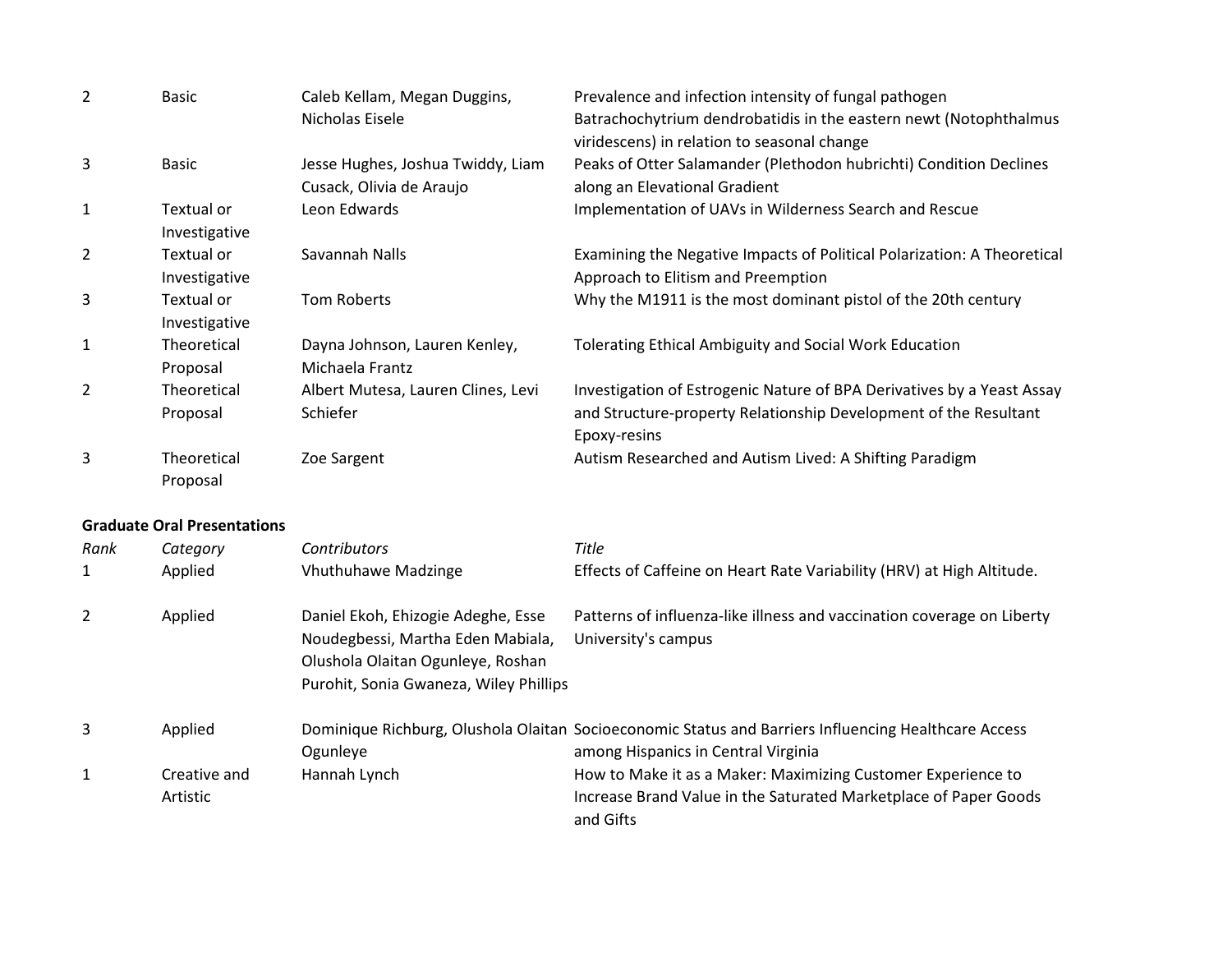| 1              | Textual or<br>Investigative | Kandy Crosby-Hastings | "The Caste of Poverty: Nineteenth Century Literature and the 1834<br><b>British Poor Laws"</b>                 |
|----------------|-----------------------------|-----------------------|----------------------------------------------------------------------------------------------------------------|
| $\overline{2}$ | Textual or<br>Investigative | Matthew Bovard        | Comfort, Comfort: Reexamining the Historical Context of Isaiah 40:1-<br>11                                     |
| 3              | Textual or<br>Investigative | Greta Rogers          | Quintessential Eliot: Elemental Imagery in The Waste Land                                                      |
| $\mathbf{1}$   | Theoretical<br>Proposal     | Zoricelis Davila      | <b>Discrimination Supervision Model</b>                                                                        |
| $\overline{2}$ | Theoretical<br>Proposal     | Kelly Carapezza       | Animal Assisted Therapy: Fighting Symptoms of Post-traumatic Stress<br>Disorder Among Law Enforcement Officers |
| 3              | Theoretical<br>Proposal     | Kevan Keane           | Socialism in Theory and Practice: An Interdisciplinary Study Involving<br><b>History and Political Science</b> |

#### **Undergraduate Oral Presentations**

| Rank           | Category                    | <b>Contributors</b>               | <b>Title</b>                                                                                      |
|----------------|-----------------------------|-----------------------------------|---------------------------------------------------------------------------------------------------|
| 1              | Applied                     | Kaleb Bohrnstedt, Luke Fischer,   | A Stream Continuum Analysis of Bacteria Community Assembly in                                     |
|                |                             | Matthew Cooke, Thomas Kepler      | Association with Crayfish and their Symbionts                                                     |
| $\overline{2}$ | Applied                     | <b>Tram Nguyen</b>                | Sex trafficking and victim blaming: Vietnamese public's perception of<br>trafficked individuals   |
| 3              | Applied                     | Dean Palmer, Nicholas Losee, Seth | University Energy Demand Forecasting using Machine Learning: A                                    |
|                |                             | Marselus                          | <b>Comparative Study</b>                                                                          |
| 1              | Basic                       | Jana Manning, Matthew Augusta     | Determining the Link between Microbial Indicator Organisms and<br><b>Water-borne Parasites:</b>   |
| 2              | <b>Basic</b>                | My Viet Ha Nguyen                 | Stress is Enhancing Mindset and Potential Links to Cardiovascular and<br>Neuroendocrine Responses |
| 3              | <b>Basic</b>                | Ashley Moorman                    | Algae Lipid Analysis Using Plastic Centrifuge Tubes                                               |
| 1              | Creative and                | Sarah Blanke                      | Paper Silhouettes: An Applied Study of Recycled and Unconventional                                |
|                | Artistic                    |                                   | Materials in Couture Fashion Design                                                               |
| 2              | Creative and<br>Artistic    | Steven Sherlin                    | Historical Influence Project: George Olden                                                        |
| 3              | Creative and<br>Artistic    | <b>Matthew Wilson</b>             | Cold Blooded: Pet store branding focused on edgy lifestyle design                                 |
| 1              | Textual or<br>Investigative | Allie Kapus                       | Topic and Tone in Perelandra and "The Naked Seed†as<br>Revelatory of Lewis the Man                |